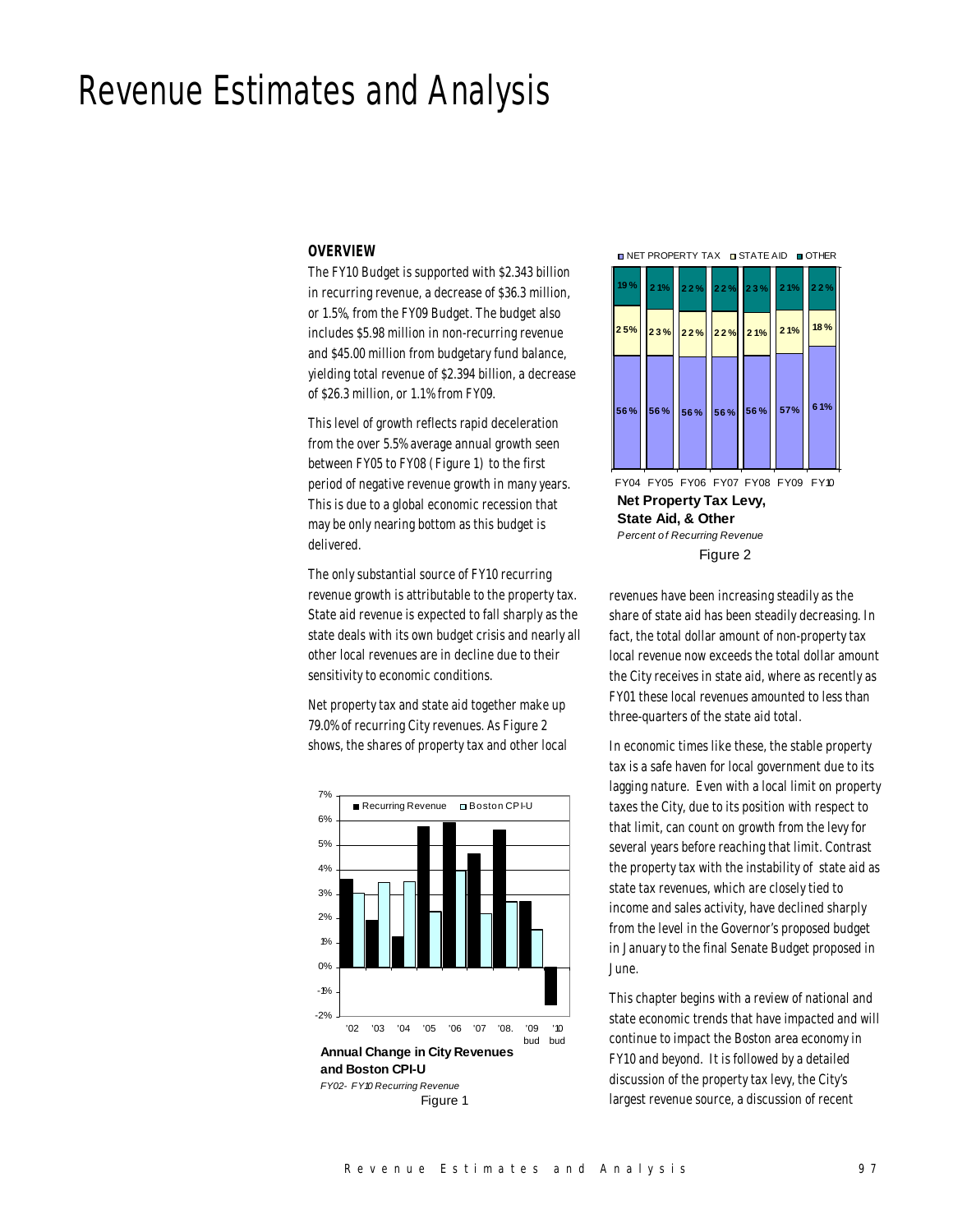state budget trends and state aid, the City's second largest revenue source and finally, a discussion of other local revenues.

# *THE NATIONAL ECONOMY*

The nation's economy, along with most other industrialized nation's economies, is in the midst of a deep recession. A meltdown in the financial services sector driven by the implosion of subprime mortgage-backed debt instruments has wreaked havoc on employment and credit markets the world over.





The Federal Reserve and the Federal Government have both moved to stabilize the economy with trillions of dollars in stimulus funds and promises of new regulation. The Federal Reserve acted by reducing interest rates, securing loans, and injecting cash into the banking system. The Federal Government provided bailouts to businesses and tax cuts to households. It remains to be seen as to whether these will be enough to draw the nation out of this largest recession since the Great Depression.

Overall economic growth as measured by real Gross Domestic Product (GDP) has declined sharply. In the third and fourth quarters of 2008, real GDP declined by 2.7% and 5.4% from the preceding periods, respectively (Figure 3.). First quarter 2009 GDP declined by 6.4% and additional negative GDP growth is expected in at least in the second quarter of 2009 if not beyond.

On an annual basis, real GDP grew at 0.4% in 2008, down from the 2.1% GDP growth in 2007. Real annual GDP growth is expected to continue to slow over the course of 2009 followed by increases in 2010, with the Federal Reserve estimating growth of between -1.3% and -0.5%in 2009 and between 2.5% and 3.3% in 2010.

The U.S. consumer price index for all urban consumers (CPI-U) declined 1.0% in the year ending May 2009, down sharply from 4.0% for the year ending May 2008, while the "core" rate of inflation, all items less food and energy, increased by 1.8% between May 2008 and 2009. Fuel prices, a driver of recent inflation, have decreased dramatically, falling 26.3% in the year ending May 2009 as opposed to a 16.5% increase one year earlier.

The seasonally adjusted unemployment rate in the U.S. increased sharply from 5.5% in May 2008 to 9.4% in May of 2009 (Figure 4). According to Federal Reserve estimates, the unemployment rate is expected to remain in this range through the end of 2009, falling only slightly in 2010.

Monthly average rates on the 30 year fixed mortgage have declined substantially with help from a Federal Reserve effort to reach a target rate of 4.5%. From their peak in June 2006 at 6.65%, rates have fallen to 4.6% in May 2009. 60% of this reduction has occurred in the last twelve months alone.



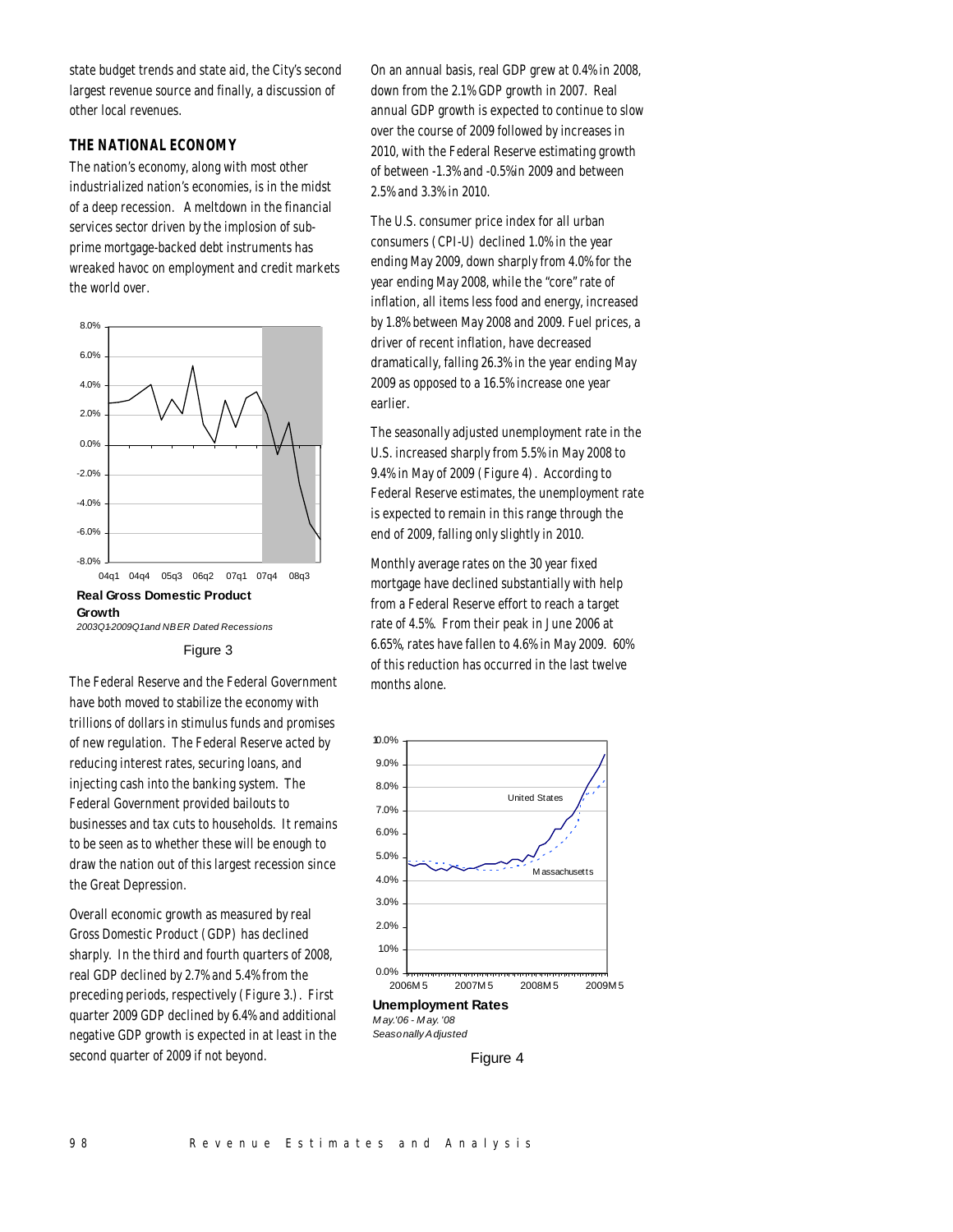The housing market is ground-zero for this recession. Production and sales of new housing have fallen dramatically. Sale inventories are extremely low, sale time on the market is at record levels, and prices are declining in nearly every market. The decline in housing values is expected to stabilize by the end of 2009 with the myriad of federal stimulus and other support becoming available.

The Federal Reserve has reduced interest rates, after tightening monetary policy by increasing its target federal funds rate from the June 2003, fortyone year low of 1.00% to 5.25% in September 2007. From September 2007 through May 2009, the Federal Reserve reduced its target rate 10 times and by 500 basis points to .25%. The bank has also injected billions of dollars in liquidity into the monetary system to ease lending along with other support to help the banking industry deal with devalued mortgaged-backed securities.

Congress and President Obama worked closely this winter to enact a stimulus bill that will provide aid to private businesses and individuals as well as state and local governments. This stimulus bill, an amount of nearly \$800 billion, is just a small part of what Bloomberg.com suggests is approximately \$9.7 trillion of stimulus from all sources including lending programs and other guarantees. It is not clear at this point how much of these trillions of dollars will actually be spent, how much will be repaid as loans, and how much will just be spent to stimulate consumer spending.

With a stalled national economy and massive stimulus spending combined with entitlement cost pressures and the cost of prolonged military action abroad, federal budget deficits are expected to grow exceptionally large and to remain high for many years.

## *THE MASSACHUSETTS ECONOMY*

Until more recently, the state's economy showed less dramatic signs of weakening than other states or the national economy. This was likely due to the state's relatively anemic recovery from the last recession and the strength in diversification of its economy. One area of particular concern for state revenues is capital gains taxes which have declined greatly due to recent stock market volatility and uncertainty.



**Federal Funds Rate and Changes**  *June 2003 - December 2008* Figure 5

During the eleven years of 1997 to 2007, the state's annual average growth of 2.7% in real Gross State Product (GSP) ranked 18<sup>th</sup> out of all 50 states and DC, according to the Bureau of Economic Analysis (BEA). The state's real GDP has grown an average of 1.8% annually since the 2001 recession produced negative growth of 0.6%. This rate of growth ranks Massachusetts  $36<sup>th</sup>$  of the 50 states and DC since 2002.

But in 2008 alone, Massachusetts ranked a much improved  $14<sup>th</sup>$  among all 50 states and DC with real GDP growth of 1.9%. The state does remain one of the richest in terms of its GDP per capita of \$48,088 in 2008 -- fourth in the nation and 127% of the national average.

Massachusetts did lose the highest percentage of jobs in the nation during the last recession, at peak losing more than 200,000 jobs or 6.0%. Employment had been increasing through early 2008. While Massachusetts was still down 83,900 jobs from May 2001 in May 2008, the state has since lost another 110,400 jobs between May 2008 and 2009. This loss puts the state back to being 194,300 jobs below the February 2001 previous peak.

With the number of jobs falling, the state's unemployment rate is increasing. Over the past year the rate has increased from 4.9% to 8.3%, somewhat lower than the national rate of 9.4% in May 2009. The employment outlook is mixed for the coming fiscal year as well with the Massachusetts Department of Revenue estimating negative job growth of between -1.0% and -2.2% percent for FY10 in a December 2008 forecast.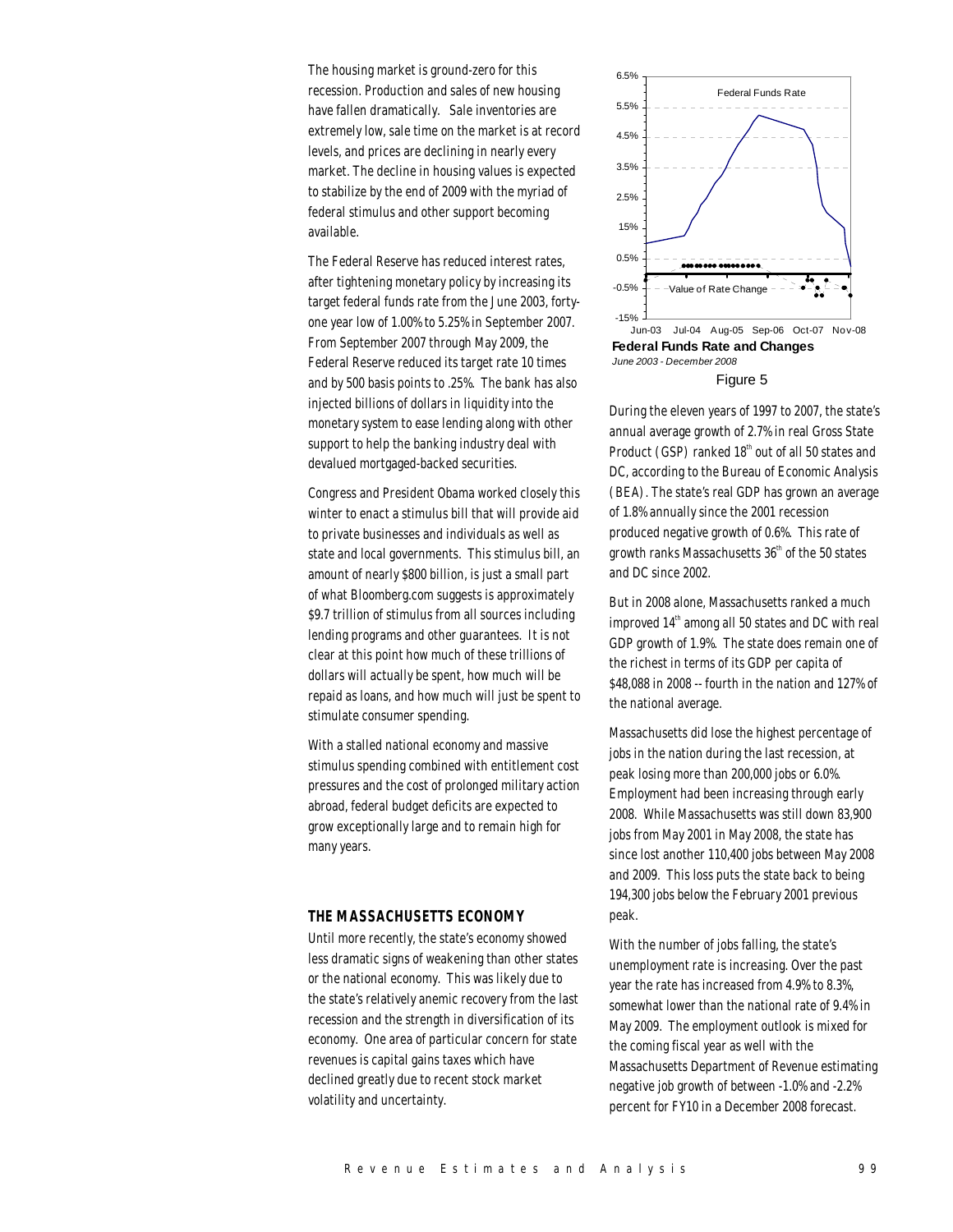Massachusetts' seasonally adjusted total personal income grew by 1.1% between the quarters ending March 2008 and March 2009, but shrank in the first quarter 2009 by 0.6% from the previous quarter. Wage and salary income decreased by 1.1% over the year and was flat in the first quarter 2009. Earnings growth by industry over this period was strongest in Military, Utilities and Health Care. Earnings in Forestry and Fishing, Construction, and Manufacturing showed the weakest growth during the same period.

 (See Boston's People & Economy section of Volume I for detail on Boston's economy.).

# *THE COMMONWEALTH BUDGET*

The state's budget is in turmoil. Revenues are heavily dependent on capital gains taxes which expose the state to volatility in the stock market. The drop in capital gains tax revenue will likely exceed that of the bursting internet bubble in the early 2000's.

The FY09 budget, already having been reduced by \$2.5 billion, will require still more reductions or the use of more one-time revenues. According to the Massachusetts Taxpayers Foundation (MTF), another \$950 million must be trimmed from the budget to balance by year-end. MTF also projects that the consensus revenue estimate set in December 2008, on which the Governor and House built their budgets for FY10, was overstated by nearly \$1 billion as well. The Senate used an updated revenue estimate for its budget.

The state will have nearly exhausted its reserves by the close of FY09. At the close of FY08, the state had a stabilization fund balance of approximately \$2.1 billion. Current MTF projections estimate that the fund will fall to \$200 million by the end of FY09 after being used to fill revenue shortfalls.

Federal stimulus dollars are also being used to fill the budget gap with approximately \$1.3 billion in "Recovery Aid" being applied to the FY09 budget. In total, MTF estimates that \$3.7 billion in Recovery Aid will be available through FY11.

The heavy use of state reserves, one-time revenues and federal stimulus money is creating an estimated \$5.1 billion structural deficit in the FY10 budget that will take the state years to repair unless expenditures are permanently reduced and/or recurring revenues increased.

The most recent version of the state budget available at the time of the submission of the City's FY10 budget to the City Council in June was the Senate budget which was completed in early June. The Senate FY10 budget, totals \$26.7 billion, a \$1.4 billion or a 5.0% decrease over projected FY09 spending.

The State has since approved additional revenues for the state and municipalities. Specifically, those are an increase to the state sales tax and local option taxes. Of special interest for municipalities, are a local option meals tax and additional hotel excise taxes. The City Council and the Mayor did approve their implementation subsequent to the adoption of the FY10 budget.

#### *City Legislative Proposals on Revenue*

Most municipalities, including Boston, have yet to fully recover from sudden and drastic aid reductions of the 2001-2002 recession before being faced with a new round of cuts in the current recession. The consequence has been increased property taxes, additional user fees, and reduced public services throughout the state. The fiscal health of many municipalities is certainly in question.

The Mayor, independent of the Patrick administration or legislative proposals, had filed legislation to close the same property tax loophole, add a 2% local option tax on restaurant meals, and levy a small tax on parking in commercial parking lots, as well as other policy changes that could produce some revenue for the City.

This added revenue could be used to offset the lack of state support the City has experienced over the last decade.

The following discussion details the three major local revenue streams to the City: Property Tax, State Aid, and Local Receipts.

# *CITY REVENUES*

## *The Property Tax*

The property tax levy has been the City's largest and most dependable source of revenue growth. In FY09, the net property tax levy is \$1.365 billion, providing 57.4% of recurring revenue, with an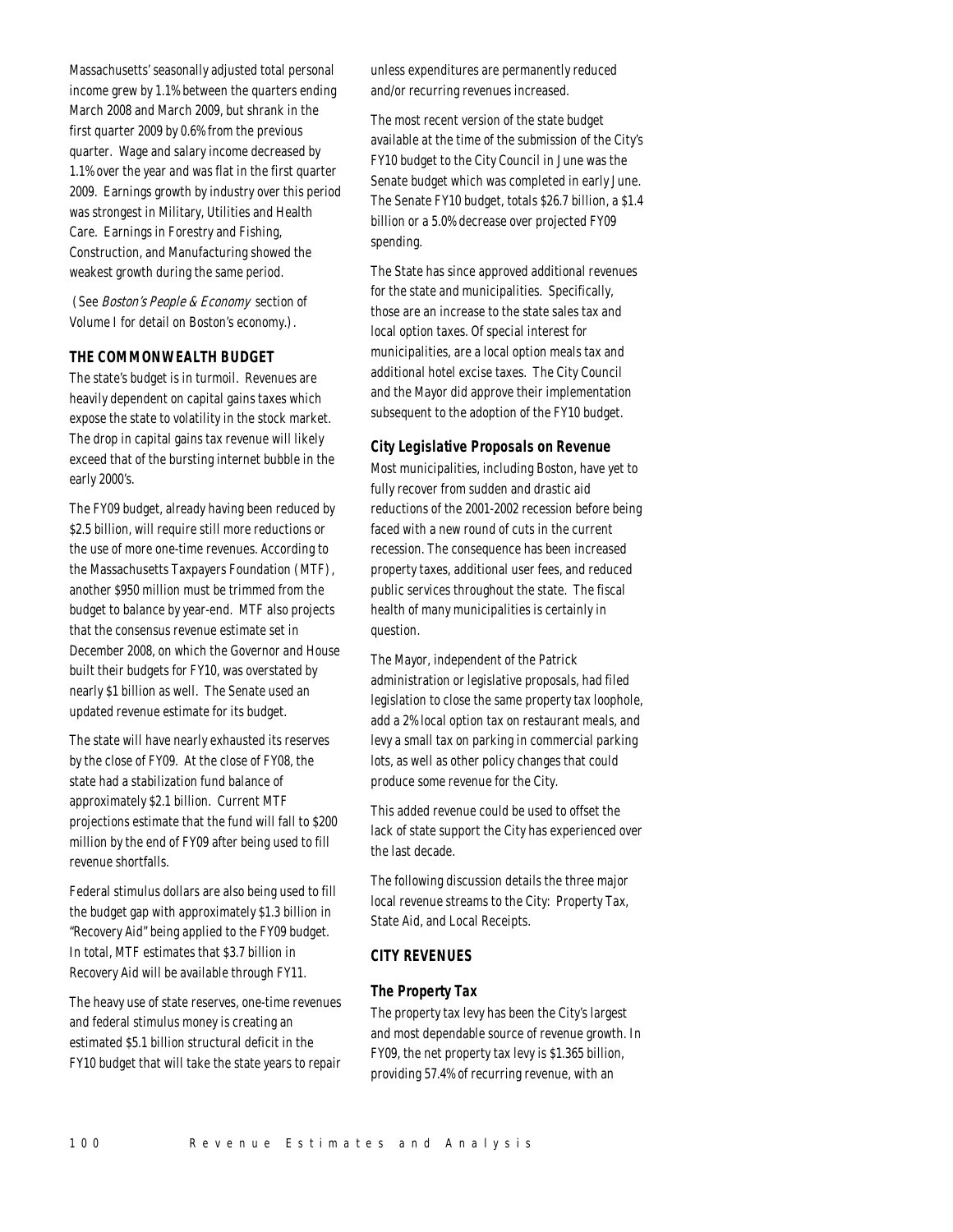increase to \$1.425 billion expected in FY10. According to current estimates, the net property tax levy will account for 59.9% of recurring revenue in FY10.

The increases in the gross property tax levy have been steady and consistent from FY85 to FY09, ranging from \$28 million to \$65 million. However, because of the increasing property tax levy base, the \$29.9 million increase in FY85 represented an 8.9% increase, while the budgeted \$60.6 million rise in FY10 represents 4.3% growth. It is important for the financial health of the City that the property tax levy continues to grow, but efforts are also underway to reduce reliance on the property tax through other local revenue sources.

Proposition 2 1/2 has been the overwhelming factor affecting the City's property tax levy since



#### Figure 6

being passed in 1980. Proposition 2 1/2 limits the property tax levy in a city or town to no more than 2.5% of the total fair cash value of all taxable real and personal property. It also limits the total property tax levy to no more than a 2.5% increase over the prior year's total levy with certain provisions for new construction.

Finally, Proposition 2 ½ provides for local overrides of the levy limit and a local option to exclude certain debt from the limit. The City of Boston, however, has never voted to either override the levy limitations or exclude any debt from the limit.

In each year since FY85, the City has increased its levy by the allowable 2.5%. These increases have

grown as the levy has grown, beginning in FY85 at \$8.4 million and reaching an estimated \$35.6 million in FY10.

During these same years, the levy has also been positively impacted by taxable new value. Taxable new value is expected to be approximately \$25.0 million in FY10. Revenue growth from taxable new value has exceeded revenue growth from the 2.5% increase in 16 of the last 25 years. For the four years inclusive between FY00 and FY03, taxable new value revenue growth achieved a new record each year.

Recently, with all of the turmoil in the real estate market, there has been concern around falling values and their effect on the Property Tax. Declining real estate values can present a problem for cities as dependent on the property tax as Boston. As real estate values decreased in the early 1990s, the City continued each year to maximize the allowable levy increase under Proposition 2 ½. Between FY90 and FY94, the levy increased each year by an average of 6.4%. The dramatic decrease in values brought the effective tax rate (levy / taxable value) from its healthy low point of 1.4% in FY89 to 2.47% in FY94, dangerously close to the Proposition 2 ½ tax rate ceiling of 2.5%. Reaching the 2.5% cap would have resulted in a very limited increase in allowable annual levy growth.

However, due to several years of strong taxable value increases, the City now has some space between its FY09 net effective tax rate of 1.55% and the tax rate ceiling (Figure 7). If the real estate market continues to depreciate, the City's

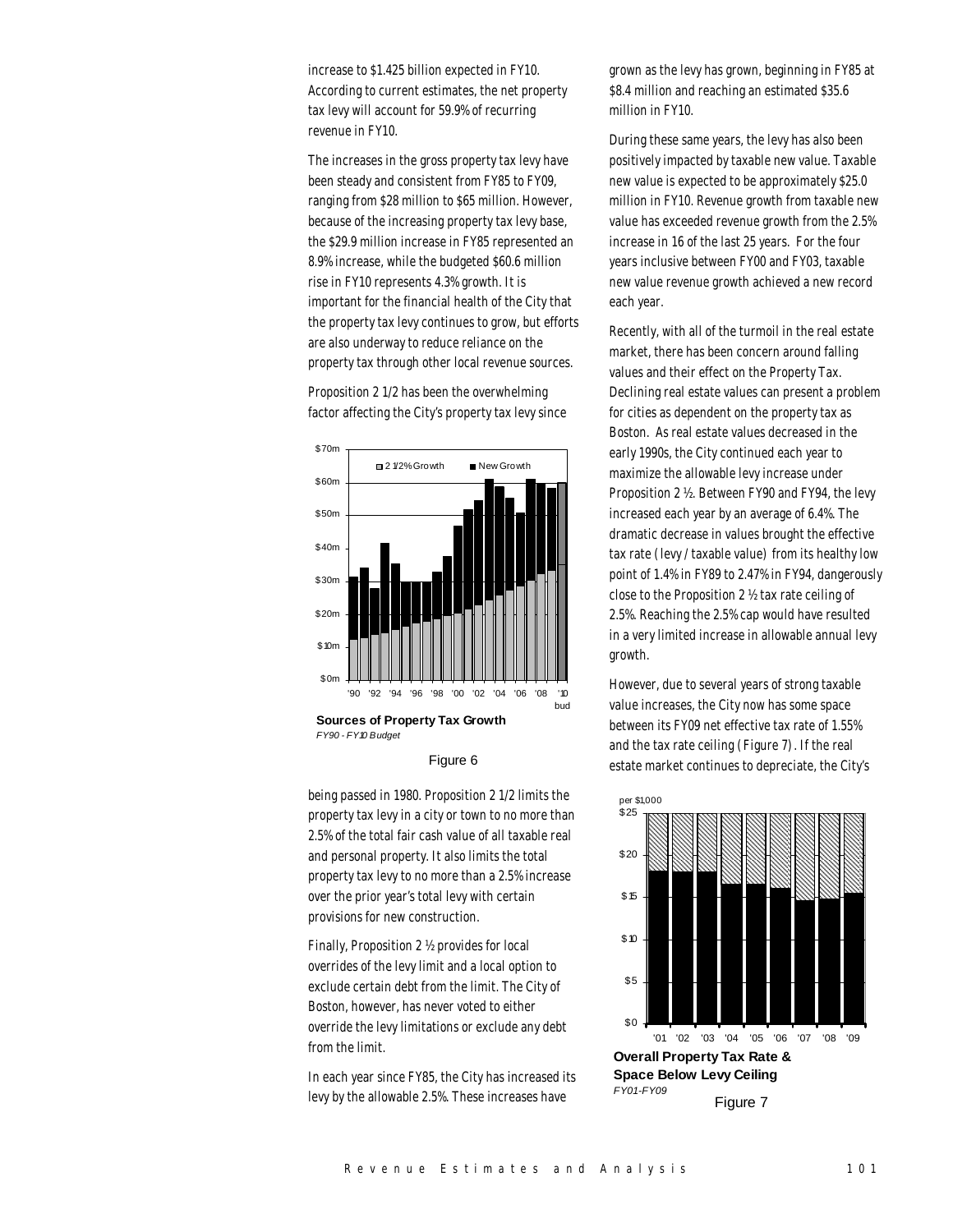lack of proximity to the 2.5% property tax rate threshold should insulate revenues from an immediate shock. However, if values are depressed long enough, future growth of the property tax could be impaired. This would have serious implications for the City's ability to maintain services.

# *State Local Aid*

Local aid refers primarily to distributions from the Commonwealth to municipal general revenue for Chapter 70 education aid, additional assistance and lottery aid, along with other relatively smaller Commonwealth programs such as library aid, school construction, transportation and other reimbursements, and highway funds.

In past years a local aid resolution developed by the House and Senate that sets the minimum a community will receive in education, lottery, and additional assistance aid was available prior to the House budget release. No such resolution has been made for FY10.

The City's FY10 local aid estimate is based on the Senate budget which contains substantial reductions from the City's earlier assumed 10% reduction from FY09. The City received local aid totaling \$483.0 million in FY07 and \$493.3 million in FY08. The City expects to receive \$481.6 million in local aid in FY09 (\$504.6 million budgeted minus a mid-year cut of \$23.0 million. This figure also includes \$23.3 million in Chapter 70 aid that was cut but replaced with federal aid of the same amount) and has budgeted \$410.3 million in FY10.

"Municipal Charges" or "Assessments" are charged by the Commonwealth to municipalities for items such as MBTA service and Charter School tuition among other items. Local aid distributions are reduced by the amount of assessments charged to a municipality.

The City paid \$119.9 million in assessments in FY07 and \$128.3 million in FY08. The City expects to pay \$143.1 million in assessments in FY09 and is budgeting \$143.6 million in FY10. The largest assessments are those of the MBTA and Charter Schools. A temporary limit on MBTA assessment increases enacted in FY00 along with forward funding of the system has expired leaving urban core cities with higher assessments than in the past.

Net state aid, which is gross state aid revenue minus assessments, has been largely flat since FY03. The rapid annual increases in the Charter School Tuition and MBTA assessments combined with low growth in education and lottery aid have served to keep the City's net state aid at a virtual standstill (Figure 8).

With a large decrease in net state aid for FY10, Boston remains \$161.6 million below its FY02 peak level of net state aid of \$428.3 million.

Net state aid amounted to \$363.2 million in FY07 and \$365.0 million in FY08. FY09 budgeted net state aid totals \$361.5 million (\$338.5 million after the mid-year reduction and education funding switch) and the FY10 Budget assumes a reduction to \$266.7 million.



**Net State Aid** (net of Teacher Pension) *FY03 - FY10*

# Figure 8

#### Education Aid

Beginning in 1993 with the passage of the FY94 state budget, the Commonwealth embarked upon a multi-year commitment to increase and equalize funding for local education in its local aid distributions. FY00 was the last year of the statutorily established funding schedule for education reform. There has yet to be established a post-FY00 funding schedule. A vital component in the City's delivery of quality public education in the near-term is strong financial support from the Commonwealth.

The City received Chapter 70 education aid totaling \$210.5 million in FY07 and \$215.8 million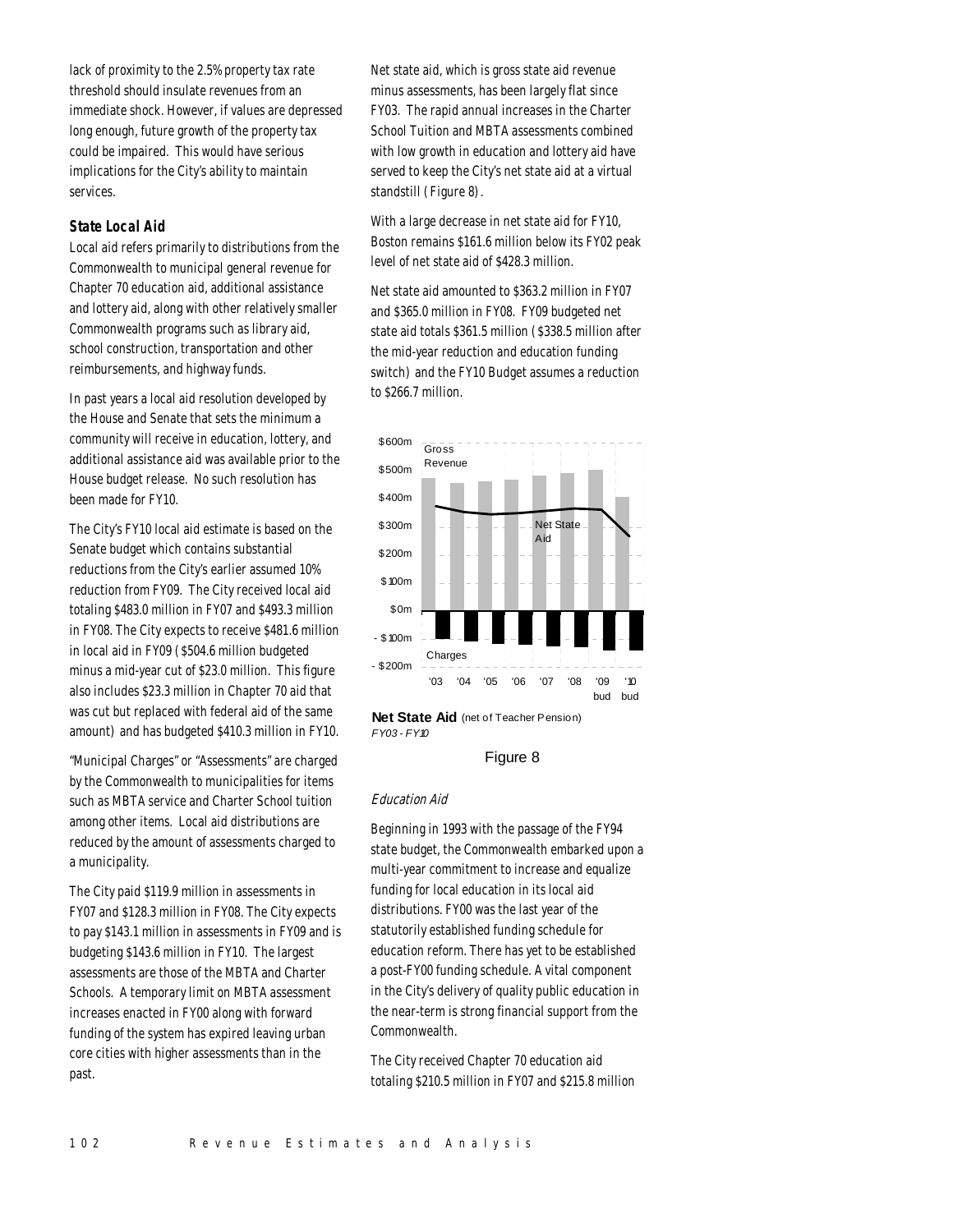in FY08, and expects to receive \$221.4 million from state and federal sources in FY09 and \$217.0 million in FY10.

A key component of the Commonwealth's education reform effort is charter schools. The current educational aid is delivered in tandem with state-mandated costs for charter schools. Charter schools, which are granted charters by the State Board of Education, are publicly funded schools administered independently from local school committees and teacher union rules and regulations.

There are two kinds of charter schools, the Commonwealth charter school and the Horace Mann charter school. The former is a school outside the local public school system and the latter is part or all of a school in the public school system. Unlike a Commonwealth charter school, Horace Mann charter school budgets remain part of the public school budget. In addition to the Board of Education, the local school committee and local bargaining agent must approve Horace Mann charter schools.

There are currently both Commonwealth charter schools and Horace Mann charter schools available to Boston resident students. There are approximately 5,025 Boston resident students attending Commonwealth charter schools in FY09. The state Department of Education projects that this number will increase to 5,264 in FY10.

Before FY99, all charter school tuition was drawn directly from the City's Chapter 70 aid. This draw on the City's education aid totaled \$10.9 million in FY98. Under amendments to the charter school law, the Commonwealth, subject to appropriation, is required to pay to the City as reimbursement for Chapter 70 aid reductions. The reimbursement works as follows: 100% of tuition for new charter school students the first year, followed by 60% of tuition and tuition increases the second year, 40% of tuition and tuition increases the third year and 0% thereafter.

The net cost to the City of charter schools in FY07 was \$38.8 million and in FY08, \$41.6 million. In FY09 the city has budgeted a \$47.1 million net impact and in FY10, a \$51.7 million net impact (Figure 9).



#### Unrestricted General Government Aid

For the FY10 budget, and presumably going forward, the Governor and the Legislature has combined general government aid from Lottery and Additional Assistance into one account. The combined accounts were reduced by \$51.1 million for FY10 on top of a reduction in the current fiscal year of \$22.9 million for a total reduction in both accounts of \$74.0 million or 31.4% of the total. The City expects to receive \$161.8 million in FY10 from this account based on the Senate budget.

Below are explanations of the component revenues.

#### Lottery Aid

Under normal circumstances, the lottery formula is not favorable to the City because it distributes lottery aid increases based inversely upon each municipality's relative per capita property wealth. The City receives a smaller percentage share of Lottery aid than its share of the state population, and dramatically less than the share of lottery proceeds derived from sales in Boston.

The growth in Lottery aid has slowed in large part due to the slowing of lottery sales that occurs with a mature, established lottery system. The now thirty-eight year old lottery reached its peak in sales in FY06 at \$4.52 billion in sales. The state has continually over projected lottery sales, and therefore lottery aid in recent years, leaving it at a point of funding a shortfall to cities and towns.

As mentioned above, the FY10 Senate budget combined Lottery Aid with Additional Assistance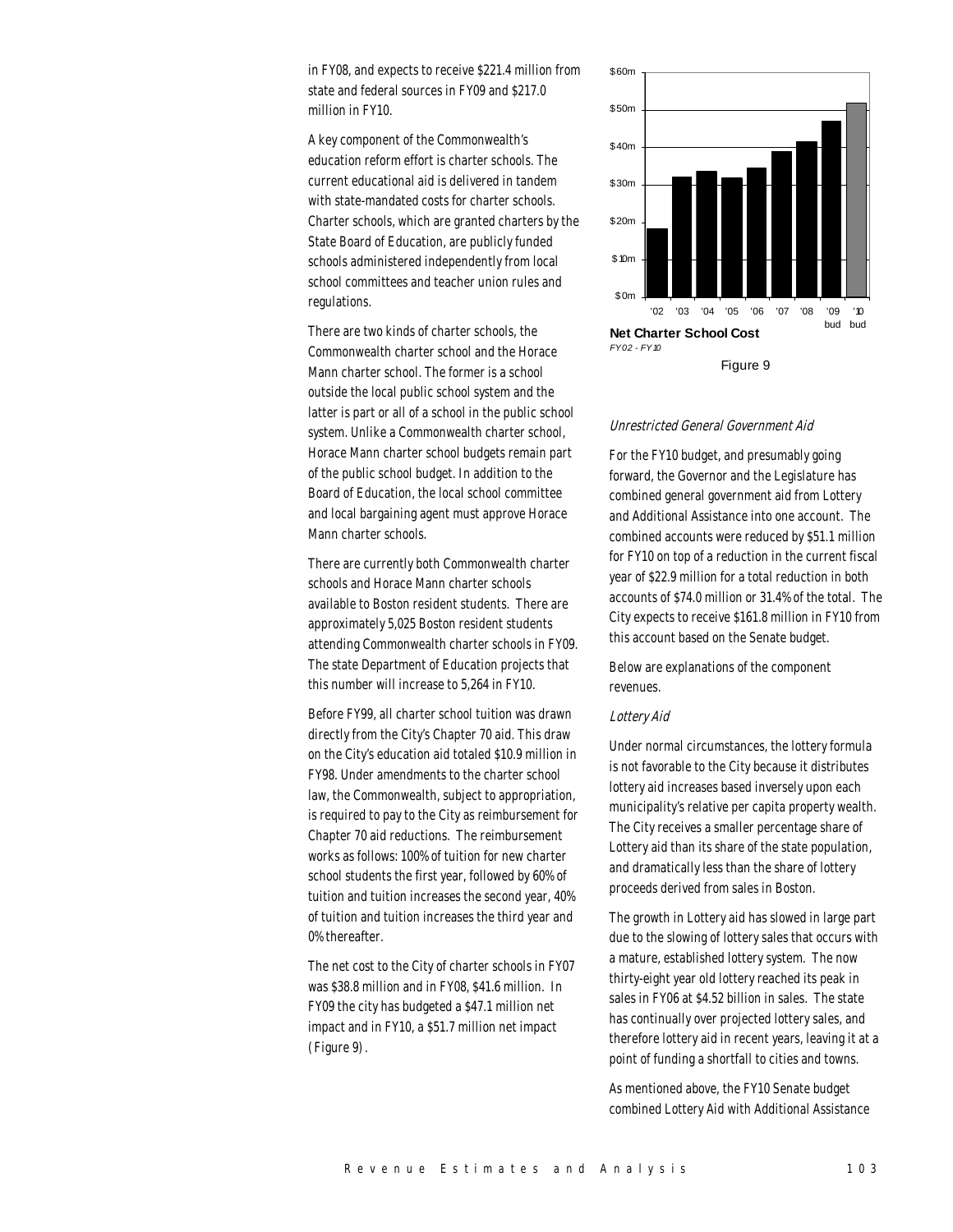into a new account entitled Unrestricted General Government Aid. The City received lottery aid of \$70.6 million in FY07 and \$71.6 million in FY08 and expects to receive \$64.6 million in FY09 (after the mid-year reduction).

# Additional Assistance

Additional Assistance was originally conceived and designed as a revenue-sharing concept and distributed based on relative need to cities and towns. Additional Assistance, as mentioned above, had been frozen since FY94, with most local aid increases coming through Chapter 70 education aid instead.

Its original purpose and current usefulness came into question during the FY03 state budget process when Governor Swift vetoed \$31 million from the statewide appropriation and the legislature failed to override that veto. Subsequently, Governor Romney, using his temporary local aid reduction powers, reduced additional assistance yet again in January 2002 by \$73 million. As Boston receives over 40% of the statewide distribution of Additional Assistance, these reductions fell disproportionately on the City.

As mentioned above, the FY10 Senate budget combined Additional Assistance with Lottery Aid into a new account entitled Unrestricted General Government Aid. The City received \$206.6 million in additional assistance in FY02 and adjusted additional assistance of \$175.1 million in FY03. The City received \$164.2 million from FY04 through FY08 and budgeted the same for FY09 but will actually receive a reduction to \$148.2 million after a mid-year cut.

# *Local Revenues*

The City regularly collects over \$400 million annually in recurring revenues other than Property Tax or State Aid. Revenue from excise taxes, payments-in-lieu-of-taxes, fees and fines, investments available funds and Teacher's Pension reimbursement are part of this local revenue group.

In sum, the City collected \$487.5 million in FY07 and \$528.7 million in FY08 from these sources. The City expects to exceed the mid-year budget estimate of \$509.9 million in FY09 and estimates a decrease from the FY09 budget to \$507.5 million in FY10 (Figure 10).



# **Local Receipts**

**(non-property tax/state aid)**  *FY02 - FY10 (adj. fot Actual base hotel collections)* Figure 10

# *Excise Taxes*

The Commonwealth imposes an excise on the registration of motor vehicles, the proceeds of which are received by the municipality where the vehicle is principally kept. The excise is a uniform rate of \$25 per \$1,000 of vehicle valuation. Valuations are determined by a statutorily-defined depreciation schedule based on the manufacturer's list price and the year of manufacture.

The market for new automobiles has declined precipitously in the current fiscal year. The City expects the market for automobiles to decrease further in the coming year. Motor vehicle excise revenue totaled \$34.5 million in FY07 (low due to the timing of bills which subsequently increased FY08) and \$49.6 million in FY08. The City expects motor vehicle excise revenue to exceed the midyear projection of \$39.5 million in FY09 and to fall to \$36.0 million in FY10.

The local room occupancy excise amounts to 4.0% of the total amount of rent for each hotel or motel room occupied. Another 5.7% excise is directed to the state general fund, and another 2.75% to the state's convention center fund. The City divides its 4.0% excise revenue into "base rooms", those in hotels built prior to July 1, 1997, targeted to the general fund, and "new rooms," those in hotels built after July 1, 1997, targeted to the City's convention center fund.

Base room occupancy excise revenue (a portion of this revenue is sometimes retained in the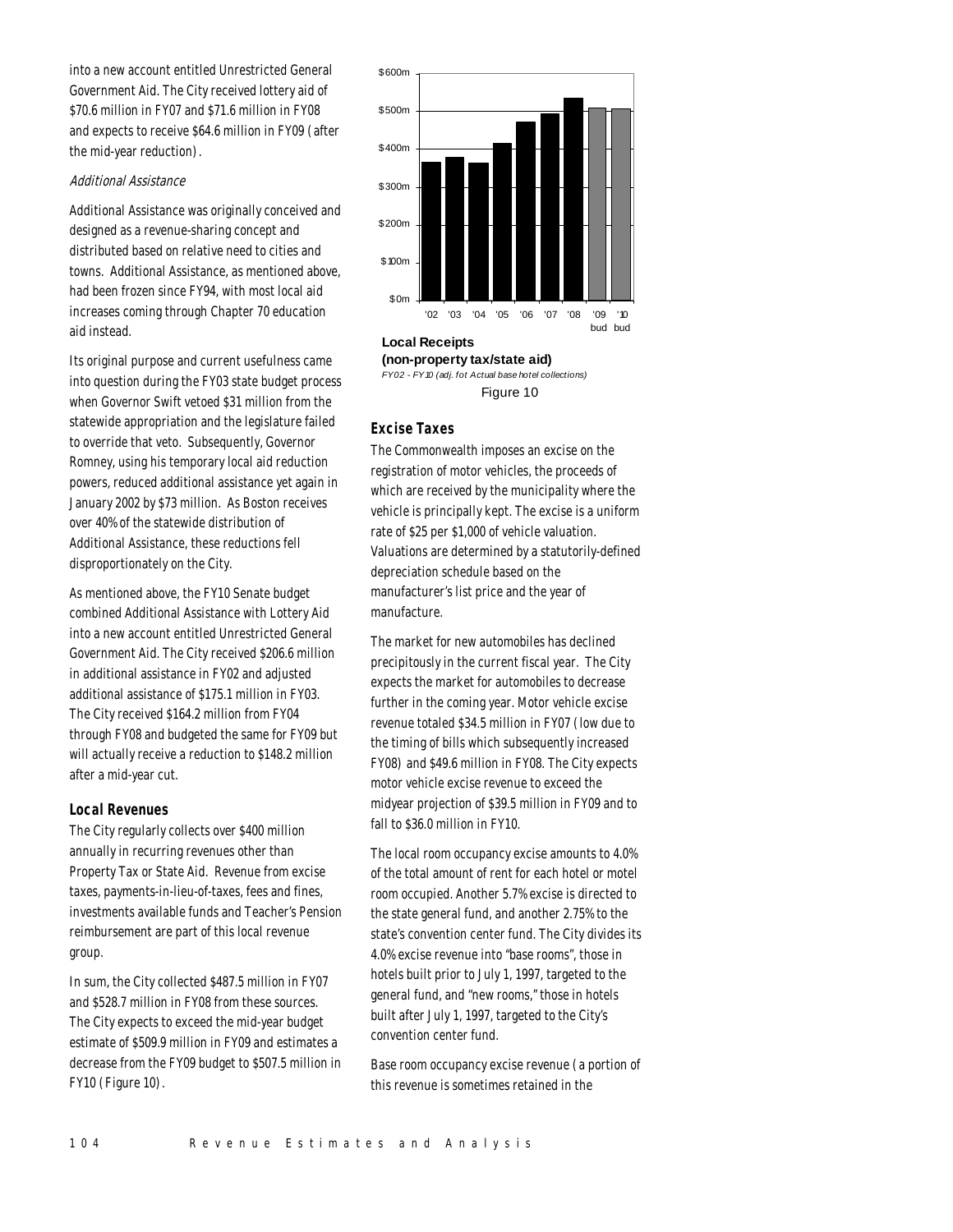convention center fund) totaled \$26.6 million in FY07 (\$20.0 million went to the general fund) and \$30.2 million in FY08 (\$23.0 million went to the general fund). The City's base room occupancy excise tax receipts are expected to meet the midyear budget estimate of \$27.0 million in FY09, and are projected to decrease to \$23.0 million in FY10 due to economic conditions.

A significant number of new hotel rooms are planned, already in construction, or were recently constructed. This will benefit the City's convention center fund and pay for a significant portion of the City's debt for the new Boston Convention and Exhibition Center. The debt is scheduled to be fully paid in FY2027. Therefore, for the foreseeable future, growth in room occupancy excise in the general fund depends upon increases in room rates and room occupancy in the 1997 base of hotel rooms.

The excise on the sale of jet fuel is 5% of the sales price, but not less than five cents per gallon. With recent increases in fuel prices, jet fuel excise revenue has increased dramatically. Jet fuel excise revenue in FY07 totaled \$24.3 million and \$18.8 million in FY08 (only three of four quarterly payments were received in time to be posted to FY08). The City expects this revenue source to exceed the midyear projection of \$24.5 million in FY09 and to fall to \$20.6 million in FY10, due to a softening of elevated fuel prices and decreased demand from international tourism.

# *Fees and Fines*

In fiscal 2008, the City issued over 1.53 million parking tickets and has maintained a high rate of collection on its tickets. Approximately 82% of tickets were collected in the first six-months after issuance and 88% were collected within a year. The major factors contributing to the City's successful collection rate include non-renewal of violator's registrations and licenses by the Registry of Motor Vehicles until penalties are paid, booting and towing of vehicles, increased ability to recover fine payments from rental agencies, and systematic collection of fines for company cars and leased vehicles.

The City collected parking fine revenue of \$62.8 million in FY07 and \$63.3 million in FY08. Parking fine revenue is expected to fall short the mid-year budget estimate of \$71.0 million in FY09 and increase to \$73.5 million in FY10.

The strong FY09 and FY10 growth is due to increases in several public safety and traffic congestion related fines, as well as an increase in the number of Parking Enforcement Officers to patrol proposed expanded metering of parking spaces and additional posted street cleaning routes starting in FY09.

#### *Interest on Investments*

In general, the City's level of investment income is a function of the level of prevailing short-term interest rates and daily cash balances. Interest rates through September 2007 had risen from their recent forty-one year lows as cash balances improved and earnings increased as a result. But as mentioned above, since September 2007 interest rates have been quickly reduced in an effort to stimulate the economy out of economic recession. FY09 and FY10 revenues are likely to be strongly impacted as a result. Investment income totaled \$43.5 million in FY07 and \$39.5 million in FY08. The City projects interest income will reach the \$18.5 million mid-year estimate in FY09 and decline sharply to \$12.8 million in FY10.

#### *Payments In Lieu of Taxes*

Payments in lieu of taxes (PILOTs) are payments made by tax-exempt institutions located in the City, including hospitals, universities and cultural institutions. These are voluntary contributions in lieu of property taxes for municipal services such as police and fire protection, street cleaning, and snow removal.

Growth in PILOT's comes from new agreements, contract escalations that adjust the payments for inflation, or re-negotiation or expansion of a current contract. The Massachusetts Port Authority (MassPort) currently provides nearly half of the PILOT revenue the City receives annually.

Payments in lieu of taxes totaled \$32.4 million in FY07 and \$31.4 million in FY08. The City expects this revenue source to exceed the midyear budget estimate of \$32.5 million for FY09 and projects \$34.0 million in FY10.

# *Urban Redevelopment Chapter 121A*

Chapter 121A legislation allows local governments to suspend the imposition of property taxes at their normal levels in order to encourage redevelopment. In recent years, the City used this mechanism to encourage development of the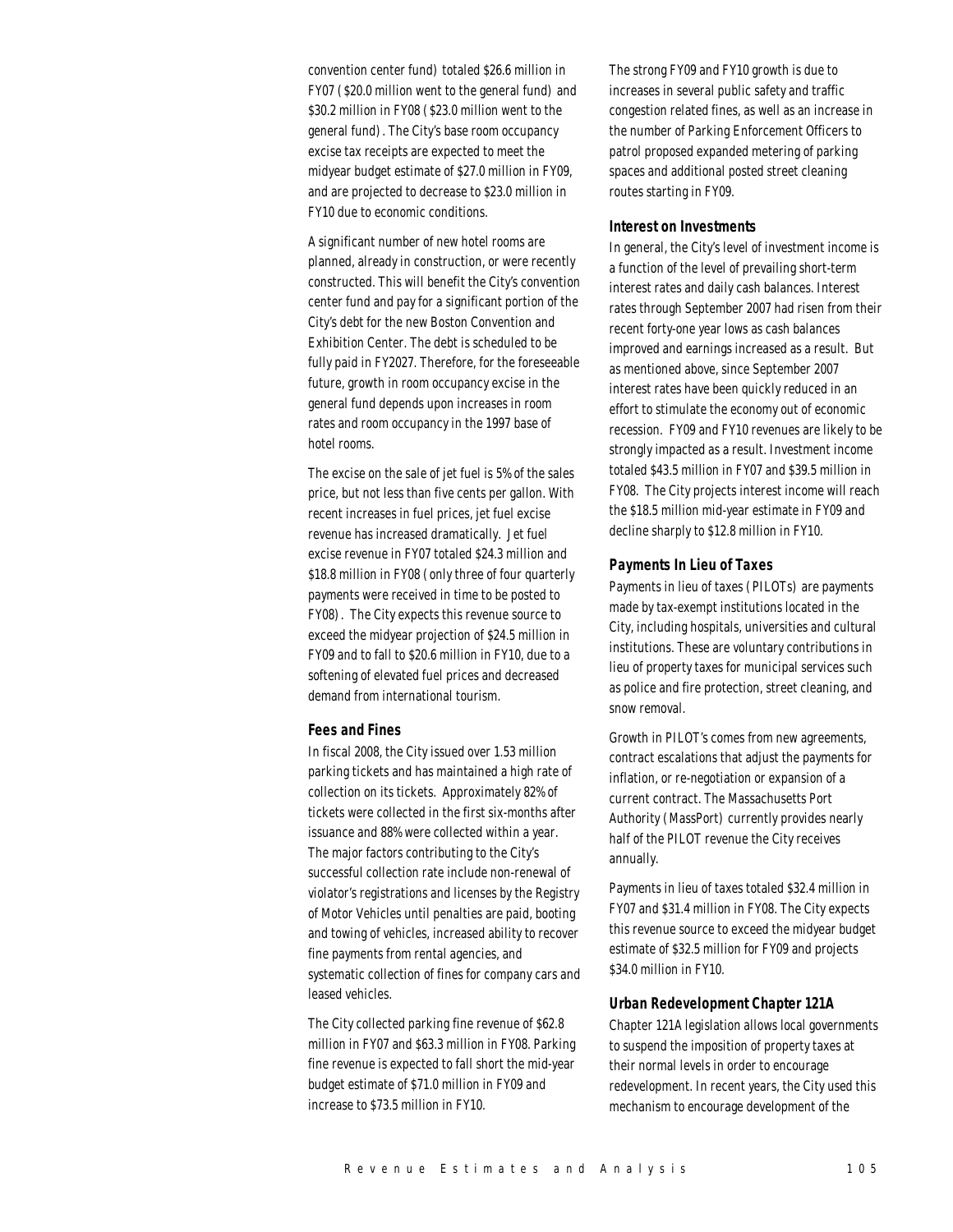Seaport Hotel and the World Trade Center office buildings. Chapter 121A revenues are based on two separate sections of the law as described below.

The Urban Redevelopment Corporation excise is collected in-lieu-of-corporate income tax for which the Commonwealth acts as the collector and distributes the proceeds to municipalities. In most cases, the formula for the 121A, Section 10 excise in-lieu-of-tax is \$10 per \$1,000 of the current cash value of property plus 5% of current gross income. In FY07 and FY08, the City received Chapter 121A, Section 10 distributions of \$40.1 million and \$39.3 million, respectively. In FY09, Chapter 121A Section 10 revenues are budgeted at \$40.5 million and in FY10, at \$41.0 million.

In addition to the Section 10 payments collected by the Commonwealth described above, most 121A corporations have individual agreements with the City that result in additional payments made directly to the City. These "Section 6A" agreements are complex, with actual amounts owed dependent on a formula that varies widely among the 121As. The City collected Section 6A payments of \$22.8 million in FY07 and \$24.4 million in FY08. The City expects FY09 Section 6A collections to reach the midyear budget estimate of \$22.8 million and increase to \$24.0 million in FY10.

#### *Miscellaneous Department Revenue*

This category contains several large accounts and many more small accounts. The largest revenue source in this category is municipal medicaid reimbursements for school health services. This federal reimbursement, administered by the state, began in FY94. The City received \$18.4 million in FY07 and \$15.8 million in FY08. Municipal medicaid reimbursement is expected to exceed the midyear budget estimate of \$13.9 million in FY09 and decline to \$10.0 million in FY10.

Other Miscellaneous Department Revenue, which consists of accounts collecting miscellaneous fees for services, rents, and reimbursements that are not separately stated on the Revenue Detail at the end of this chapter, is projected at \$25.3 million and \$25.0 million in FY09 and FY10, respectively. A large increase from FY08 has been due to the addition of Medicare Part D reimbursements of \$4.0 million annually and reimbursements for the retirement costs of grant-funded employees.

#### *Licenses and Permits*

The level of economic activity largely determines the amount of licenses and permits issued by City agencies. This category is dominated by building permit revenue, from which the City received \$27.9 million and \$31.7 million in FY07 and FY08 respectively. Building permit revenue will reach the midyear budget estimate of \$24.8 million in FY09 and decrease to \$20.0 million in FY10 due to economic conditions in both the housing and commercial real estate markets.

The next largest license and permit revenue is the cable television license fee from which the City received \$4.6 million in FY07 and \$6.1 million in FY08. The City has budgeted \$6.0 million for FY09 and FY10.

Alcoholic beverage licensing is the only other revenue source in this category that regularly exceeds \$2 million in annual revenue. Alcoholic beverage licenses are budgeted at \$3.3 million in FY09 and FY10.

## *Penalties and Interest*

Taxpayers are assessed both a penalty and interest for late payments of property tax bills and motor vehicle excise bills and other payments. The recent trend has been down for these revenues as the City excels in collection of receivables. The City collected \$8.7 million in such penalties and interest in FY07 and \$8.5 million in FY08. Actual penalty and interest collections for FY09 will meet the current midyear budget estimate of \$8.5 million and are projected to be \$8.3 million in FY10.

# *Available Funds*

Available funds are linked to a separate category of expenditure appropriation - those supported by immediately available fund transfers. Most of the City's general fund budget is supported by the revenues that are estimated to come in during the course of the fiscal year. This includes the property tax levy, excises, state aid and the various other categories of revenues described above.

The only two significant available funds that the City budgets each year are parking meter revenues to support the Transportation Department, and cemetery trust monies which are used to support the City's maintenance of its public cemeteries. The City transferred a total of \$3.2 million and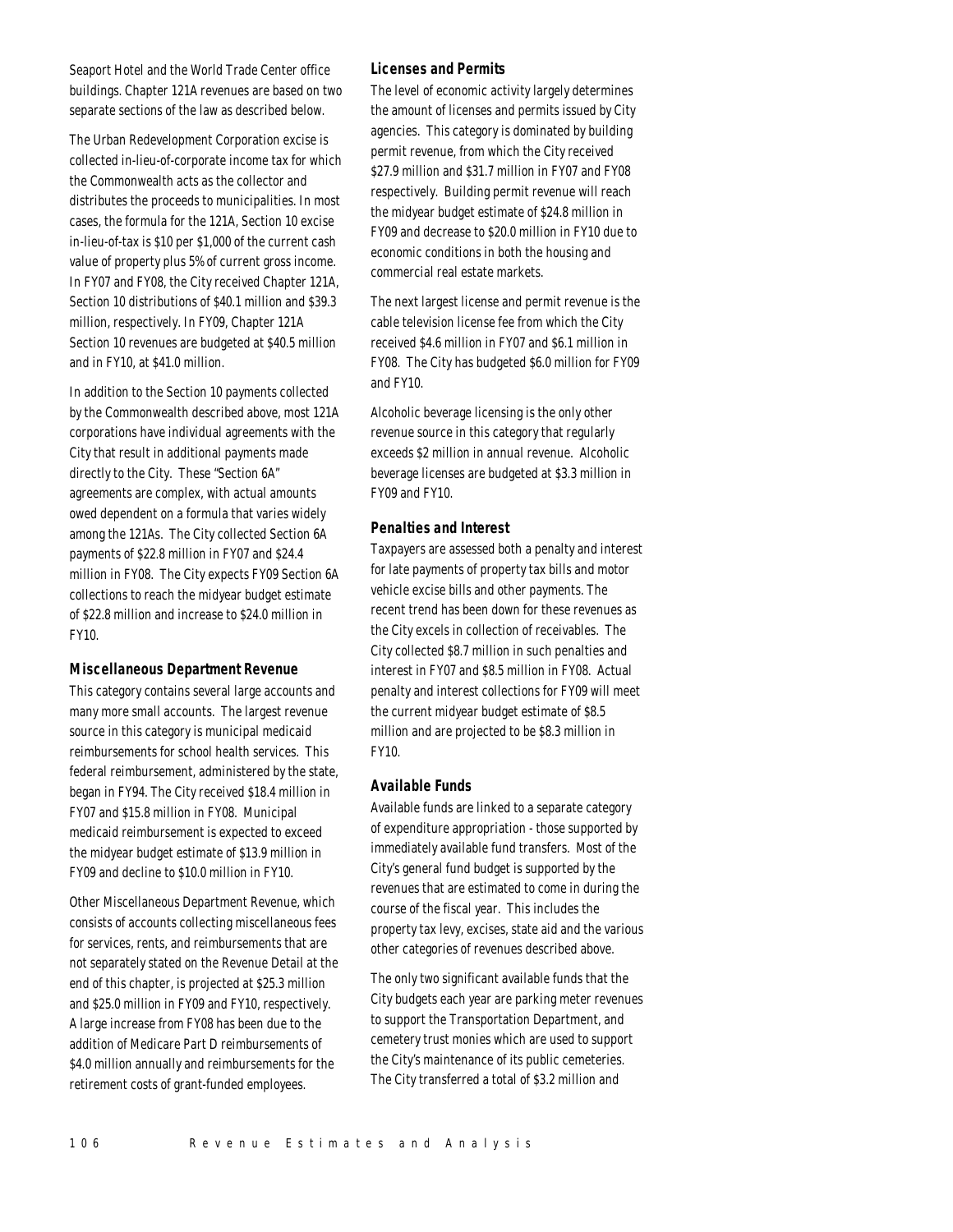\$12.1 million from these two sources combined in FY07 and FY08 respectively. The City expects to transfer \$12.0 million from the Parking Meter Fund to the General Fund in FY09 and \$15.0 million FY10. The City also plans to transfer \$2.2 million from the Cemetery Trust Fund to the General Fund in FY09 and \$2.1 million in FY10.

Both of these special funds have fees collected during the course of the year. By transferring out less than what is collected over the years, the City has built up the balances of these funds. Trust fund balances, such as the cemetery trust, also benefit from the opportunity to invest in securities offering a higher return than short-term fixedincome investments (see Financial Management section of Volume I for detail).

## *Teachers' Pension Reimbursement*

Boston's cherry sheet includes an item unique to the City among municipalities. The pensions paid to retired teachers in all other cities and towns in Massachusetts come directly from the Commonwealth via the State-Teachers Retirement System. However, Boston teachers are members of the State-Boston Retirement System (SBRS) and the SBRS manages the investment of the teacher employee and teacher retiree assets. The City funds teacher pension liability on an actuarial cost basis and is reimbursed by the state on the basis of the prior year's teacher retiree portion of the SBRS pension payroll. The teachers' pension reimbursement totaled \$93.3 million in FY07, \$105.4 million in FY08, and is budgeted to be \$105.4 million in FY09 and \$118.8 million in FY10.

On December 4, 2008, the City, the SBRS, the Commonwealth and the Public Employee Retirement Administration Commission (PERAC) entered into a Memorandum of Agreement which is intended to transfer the responsibility for funding Boston teachers' pension liabilities to the Commonwealth effective with fiscal year 2010 in order to link investment responsibility with responsibility for pension liability. Assets held by the SBRS which are allocable to teachers' pension liabilities will be transferred to the state Pension Reserves Investment Trust (PRIT) Fund and managed by the state PRIM board. The SBRS will continue to administer Boston teachers' pensions and benefits. Full implementation of the Memorandum of Agreement is contingent upon passage of state legislation.

# *NON-RECURRING REVENUE*

#### *Surplus Property*

The surplus property disposition fund contains the proceeds from the sale of various City land or buildings. The use of these funds is restricted to one-time expenditures. Included in the FY10 Budget is \$1.0 million in non-recurring revenue to be transferred from the surplus property disposition fund for the Risk Retention Reserve and \$5 million for the Mayor's Leading the Way housing program.

## *Budgetary Fund Balance*

Fund Balance can be appropriated for use during the fiscal year. Fund Balance, or Budgetary Fund Balance, is more commonly referred to as "Free Cash" when used this way. This item is most simply described as the portion of available reserves, generated to a considerable degree by annual operating surpluses, which the City can responsibly appropriate for spending.

The FY09 Budget assumes the use of \$35.0 million, \$25 million of which will used to fund Other Postemployment Benefits (OPEB), the liability associated with retiree health insurance costs, and \$10 million to support the operations of the school department as it recovers from the loss of grant revenues available in previous years. The FY10 budget assumes the use of \$20 million for OPEB and an additional \$25 million in support of City operations.

(See Financial Management section of Volume I for more detail on this revenue source).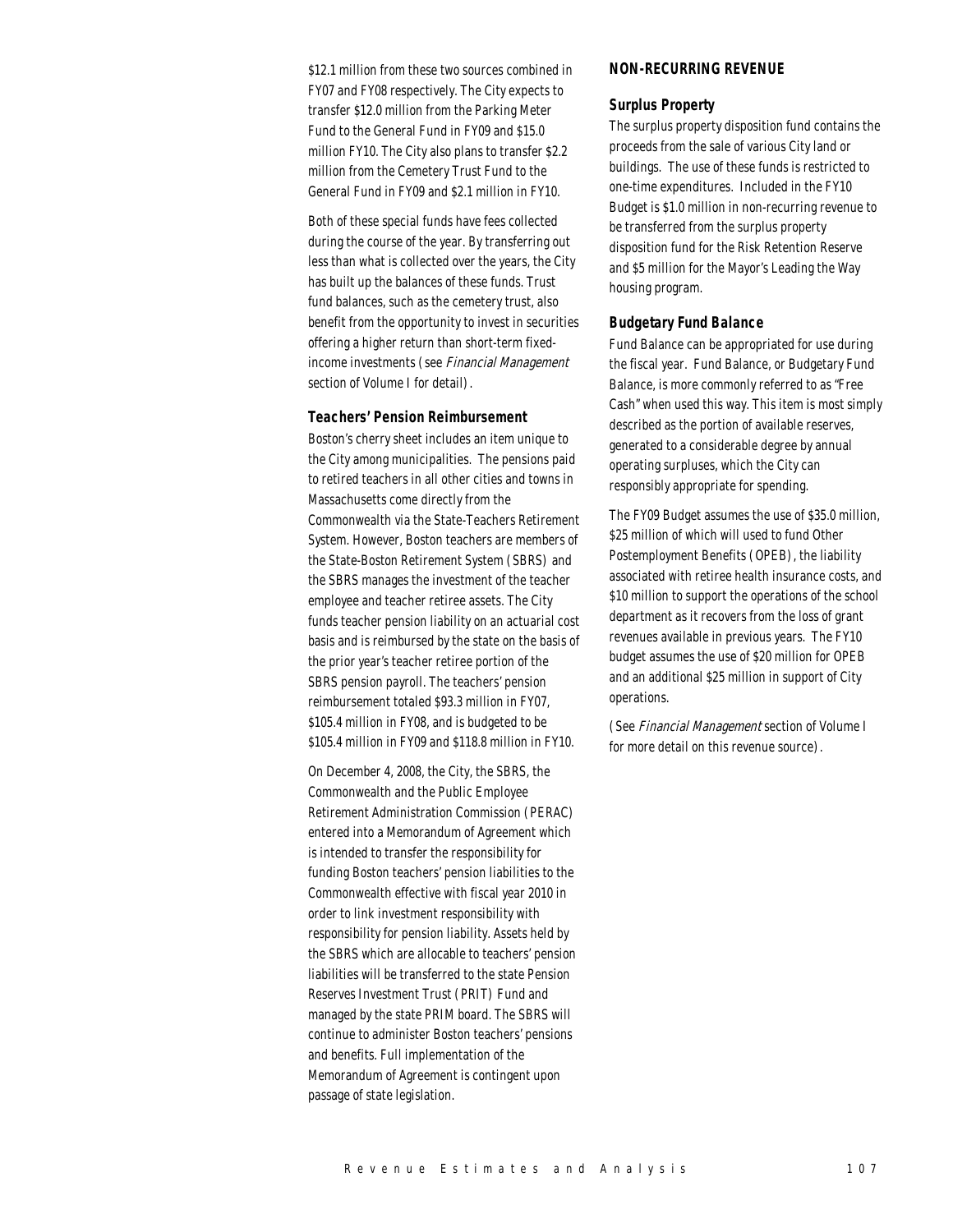# **CITY OF BOSTON REVENUE DETAIL**

| <b>PROPERTY TAX LEVY</b><br>1,270,775,170<br>1,334,585,812<br>1,400,014,578<br>1,460,646,857<br><b>OVERLAY RESERVE</b><br>(46,603,909)<br>(39, 125, 823)<br>(35, 434, 230)<br>(35,625,533)<br><b>Subtotal</b><br>1,224,171,261<br>1,295,459,990<br>1,364,580,348<br>1,425,021,324<br><b>EXCISES</b><br>Motor Vehicle Excise<br>34,450,035<br>49,579,374<br>39,500,000<br>36,000,000<br>40129<br>Room Occupancy Excise<br>20,000,000<br>23,000,000<br>27,000,000<br>23,000,000<br>40130<br>Jet Fuel Excise<br>24,338,441<br>18,787,224<br>24,500,000<br>20,600,000<br><b>Condominium Conversion Excise</b><br>40140<br>1,326,500<br>846,500<br>450,000<br>250,000<br><b>Boat Excise</b><br>50,162<br>52,201<br>45,000<br>25,000<br><b>Subtotal</b><br>80,165,138<br>91,495,000<br>79,875,000<br>92,265,300<br><b>FINES</b><br><b>Parking Fines</b><br>62,804,096<br>63,274,229<br>71,000,000<br>73,500,000<br>Code Enforcement - Trash<br>460,000<br>45104<br>559.528<br>500,768<br>500,000<br><b>Other Fines</b><br>4,000,912<br>3,949,906<br>3,940,000<br>4,000,000<br><b>Subtotal</b><br>67,364,536<br>67,724,903<br>75,400,000<br>78,000,000<br><b>INTEREST ON INVESTMENTS</b><br>47151<br>43,471,114<br>39,512,354<br>18,500,000<br>12,750,000<br>40169<br>15,232,000<br>15,607,800<br>16,076,034<br>Massport<br>16,644,947<br>Other Payments In Lieu of Taxes<br>17,130,883<br>15,809,724<br>16,423,966<br>17,355,053<br><b>Subtotal</b><br>32,362,883<br>31,417,524<br>32,500,000<br>34,000,000<br><b>URBAN REDEVELOPMENT CHAPTER 121</b><br>Urban Redev. Chap. 121B Sec. 16<br>982,019<br>840,356<br>850,000<br>840,000<br>Urban Redev. Chap. 121A Sec. 6A<br>22,801,303<br>22,750,000<br>24,409,255<br>24,000,000<br>Urban Redev. Chap. 121A Sec. 10<br>41013<br>40,069,093<br>39,291,876<br>40,500,000<br>41,000,000<br><b>Subtotal</b><br>63,852,415<br>64,541,487<br>64,100,000<br>65,840,000<br><b>MISC. DEPARTMENT REVENUE</b><br>43105<br><b>Registry - Vital Statistics</b><br>1,625,659<br>1,605,507<br>1,625,000<br>1,625,000<br>43109<br>Liens<br>719,650<br>635,200<br>700,000<br>600,000<br>43120<br><b>City Clerk Fees</b><br>416,208<br>459,113<br>550,000<br>500,000<br>43137<br>Municipal Medicaid Reimbursement<br>18,423,248<br>15,834,418<br>13,950,268<br>10,000,000<br><b>Police Services</b><br>43202<br>949,940<br>928,082<br>950,000<br>1,533,200<br>43211<br><b>Fire Services</b><br>3,489,908<br>3,623,567<br>3,250,000<br>3,250,000<br>43301<br><b>Parking Facilities</b><br>1,130,477<br>1,235,166<br>1,250,000<br>1,250,000<br>2,425,000<br>3,000,000<br>43311<br>PWD - Street & Sidewalk Occupancy Fees<br>2,414,179<br>3,139,424<br>PWD - Fiber Optic Rental Fees<br>43797<br>167,700<br>435,585<br>200,000<br>300,000<br>44002<br>Tuition & Transportation - Schools<br>540,287<br>883,037<br>885,000<br>885,000<br>47119<br>Affirmative Recovery<br>798,661<br>345,584<br>450,000<br>500,000<br>47131<br>Pensions & Annuities<br>469,627<br>5,876,627<br>3,250,000<br>3,500,000<br>47132<br>Fringe Benefit & Indirect<br>927,559<br>900,000<br>1,265,413<br>1,000,000<br>47132<br><b>Prior Years Reimbursement</b><br>191,686<br>764,418<br>246,744<br>300,000<br>48000<br>Detail Admin. Fee<br>2,975,400<br>3,413,047<br>3,300,000<br>3,400,000<br>Other Misc. Department Revenue<br>18,334,593<br>19,091,695<br>25,307,501<br>25,051,400 |  |          | <b>FY07</b><br>Actual | <b>FY08</b><br><b>Actual</b> | <b>FY09</b><br><b>Budget</b> | <b>FY10</b><br><b>Budget</b> |
|-------------------------------------------------------------------------------------------------------------------------------------------------------------------------------------------------------------------------------------------------------------------------------------------------------------------------------------------------------------------------------------------------------------------------------------------------------------------------------------------------------------------------------------------------------------------------------------------------------------------------------------------------------------------------------------------------------------------------------------------------------------------------------------------------------------------------------------------------------------------------------------------------------------------------------------------------------------------------------------------------------------------------------------------------------------------------------------------------------------------------------------------------------------------------------------------------------------------------------------------------------------------------------------------------------------------------------------------------------------------------------------------------------------------------------------------------------------------------------------------------------------------------------------------------------------------------------------------------------------------------------------------------------------------------------------------------------------------------------------------------------------------------------------------------------------------------------------------------------------------------------------------------------------------------------------------------------------------------------------------------------------------------------------------------------------------------------------------------------------------------------------------------------------------------------------------------------------------------------------------------------------------------------------------------------------------------------------------------------------------------------------------------------------------------------------------------------------------------------------------------------------------------------------------------------------------------------------------------------------------------------------------------------------------------------------------------------------------------------------------------------------------------------------------------------------------------------------------------------------------------------------------------------------------------------------------------------------------------------------------------------------------------------------------------------------------------------------------------------------------------------------------------------------------------------------------------------------------------------------------------------------------------------------------------------------------------------------------------------------------------------------|--|----------|-----------------------|------------------------------|------------------------------|------------------------------|
|                                                                                                                                                                                                                                                                                                                                                                                                                                                                                                                                                                                                                                                                                                                                                                                                                                                                                                                                                                                                                                                                                                                                                                                                                                                                                                                                                                                                                                                                                                                                                                                                                                                                                                                                                                                                                                                                                                                                                                                                                                                                                                                                                                                                                                                                                                                                                                                                                                                                                                                                                                                                                                                                                                                                                                                                                                                                                                                                                                                                                                                                                                                                                                                                                                                                                                                                                                                     |  |          |                       |                              |                              |                              |
|                                                                                                                                                                                                                                                                                                                                                                                                                                                                                                                                                                                                                                                                                                                                                                                                                                                                                                                                                                                                                                                                                                                                                                                                                                                                                                                                                                                                                                                                                                                                                                                                                                                                                                                                                                                                                                                                                                                                                                                                                                                                                                                                                                                                                                                                                                                                                                                                                                                                                                                                                                                                                                                                                                                                                                                                                                                                                                                                                                                                                                                                                                                                                                                                                                                                                                                                                                                     |  |          |                       |                              |                              |                              |
|                                                                                                                                                                                                                                                                                                                                                                                                                                                                                                                                                                                                                                                                                                                                                                                                                                                                                                                                                                                                                                                                                                                                                                                                                                                                                                                                                                                                                                                                                                                                                                                                                                                                                                                                                                                                                                                                                                                                                                                                                                                                                                                                                                                                                                                                                                                                                                                                                                                                                                                                                                                                                                                                                                                                                                                                                                                                                                                                                                                                                                                                                                                                                                                                                                                                                                                                                                                     |  |          |                       |                              |                              |                              |
|                                                                                                                                                                                                                                                                                                                                                                                                                                                                                                                                                                                                                                                                                                                                                                                                                                                                                                                                                                                                                                                                                                                                                                                                                                                                                                                                                                                                                                                                                                                                                                                                                                                                                                                                                                                                                                                                                                                                                                                                                                                                                                                                                                                                                                                                                                                                                                                                                                                                                                                                                                                                                                                                                                                                                                                                                                                                                                                                                                                                                                                                                                                                                                                                                                                                                                                                                                                     |  |          |                       |                              |                              |                              |
|                                                                                                                                                                                                                                                                                                                                                                                                                                                                                                                                                                                                                                                                                                                                                                                                                                                                                                                                                                                                                                                                                                                                                                                                                                                                                                                                                                                                                                                                                                                                                                                                                                                                                                                                                                                                                                                                                                                                                                                                                                                                                                                                                                                                                                                                                                                                                                                                                                                                                                                                                                                                                                                                                                                                                                                                                                                                                                                                                                                                                                                                                                                                                                                                                                                                                                                                                                                     |  |          |                       |                              |                              |                              |
|                                                                                                                                                                                                                                                                                                                                                                                                                                                                                                                                                                                                                                                                                                                                                                                                                                                                                                                                                                                                                                                                                                                                                                                                                                                                                                                                                                                                                                                                                                                                                                                                                                                                                                                                                                                                                                                                                                                                                                                                                                                                                                                                                                                                                                                                                                                                                                                                                                                                                                                                                                                                                                                                                                                                                                                                                                                                                                                                                                                                                                                                                                                                                                                                                                                                                                                                                                                     |  |          |                       |                              |                              |                              |
|                                                                                                                                                                                                                                                                                                                                                                                                                                                                                                                                                                                                                                                                                                                                                                                                                                                                                                                                                                                                                                                                                                                                                                                                                                                                                                                                                                                                                                                                                                                                                                                                                                                                                                                                                                                                                                                                                                                                                                                                                                                                                                                                                                                                                                                                                                                                                                                                                                                                                                                                                                                                                                                                                                                                                                                                                                                                                                                                                                                                                                                                                                                                                                                                                                                                                                                                                                                     |  |          |                       |                              |                              |                              |
|                                                                                                                                                                                                                                                                                                                                                                                                                                                                                                                                                                                                                                                                                                                                                                                                                                                                                                                                                                                                                                                                                                                                                                                                                                                                                                                                                                                                                                                                                                                                                                                                                                                                                                                                                                                                                                                                                                                                                                                                                                                                                                                                                                                                                                                                                                                                                                                                                                                                                                                                                                                                                                                                                                                                                                                                                                                                                                                                                                                                                                                                                                                                                                                                                                                                                                                                                                                     |  |          |                       |                              |                              |                              |
|                                                                                                                                                                                                                                                                                                                                                                                                                                                                                                                                                                                                                                                                                                                                                                                                                                                                                                                                                                                                                                                                                                                                                                                                                                                                                                                                                                                                                                                                                                                                                                                                                                                                                                                                                                                                                                                                                                                                                                                                                                                                                                                                                                                                                                                                                                                                                                                                                                                                                                                                                                                                                                                                                                                                                                                                                                                                                                                                                                                                                                                                                                                                                                                                                                                                                                                                                                                     |  |          |                       |                              |                              |                              |
|                                                                                                                                                                                                                                                                                                                                                                                                                                                                                                                                                                                                                                                                                                                                                                                                                                                                                                                                                                                                                                                                                                                                                                                                                                                                                                                                                                                                                                                                                                                                                                                                                                                                                                                                                                                                                                                                                                                                                                                                                                                                                                                                                                                                                                                                                                                                                                                                                                                                                                                                                                                                                                                                                                                                                                                                                                                                                                                                                                                                                                                                                                                                                                                                                                                                                                                                                                                     |  |          |                       |                              |                              |                              |
|                                                                                                                                                                                                                                                                                                                                                                                                                                                                                                                                                                                                                                                                                                                                                                                                                                                                                                                                                                                                                                                                                                                                                                                                                                                                                                                                                                                                                                                                                                                                                                                                                                                                                                                                                                                                                                                                                                                                                                                                                                                                                                                                                                                                                                                                                                                                                                                                                                                                                                                                                                                                                                                                                                                                                                                                                                                                                                                                                                                                                                                                                                                                                                                                                                                                                                                                                                                     |  |          |                       |                              |                              |                              |
|                                                                                                                                                                                                                                                                                                                                                                                                                                                                                                                                                                                                                                                                                                                                                                                                                                                                                                                                                                                                                                                                                                                                                                                                                                                                                                                                                                                                                                                                                                                                                                                                                                                                                                                                                                                                                                                                                                                                                                                                                                                                                                                                                                                                                                                                                                                                                                                                                                                                                                                                                                                                                                                                                                                                                                                                                                                                                                                                                                                                                                                                                                                                                                                                                                                                                                                                                                                     |  |          |                       |                              |                              |                              |
|                                                                                                                                                                                                                                                                                                                                                                                                                                                                                                                                                                                                                                                                                                                                                                                                                                                                                                                                                                                                                                                                                                                                                                                                                                                                                                                                                                                                                                                                                                                                                                                                                                                                                                                                                                                                                                                                                                                                                                                                                                                                                                                                                                                                                                                                                                                                                                                                                                                                                                                                                                                                                                                                                                                                                                                                                                                                                                                                                                                                                                                                                                                                                                                                                                                                                                                                                                                     |  |          |                       |                              |                              |                              |
|                                                                                                                                                                                                                                                                                                                                                                                                                                                                                                                                                                                                                                                                                                                                                                                                                                                                                                                                                                                                                                                                                                                                                                                                                                                                                                                                                                                                                                                                                                                                                                                                                                                                                                                                                                                                                                                                                                                                                                                                                                                                                                                                                                                                                                                                                                                                                                                                                                                                                                                                                                                                                                                                                                                                                                                                                                                                                                                                                                                                                                                                                                                                                                                                                                                                                                                                                                                     |  |          |                       |                              |                              |                              |
|                                                                                                                                                                                                                                                                                                                                                                                                                                                                                                                                                                                                                                                                                                                                                                                                                                                                                                                                                                                                                                                                                                                                                                                                                                                                                                                                                                                                                                                                                                                                                                                                                                                                                                                                                                                                                                                                                                                                                                                                                                                                                                                                                                                                                                                                                                                                                                                                                                                                                                                                                                                                                                                                                                                                                                                                                                                                                                                                                                                                                                                                                                                                                                                                                                                                                                                                                                                     |  |          |                       |                              |                              |                              |
|                                                                                                                                                                                                                                                                                                                                                                                                                                                                                                                                                                                                                                                                                                                                                                                                                                                                                                                                                                                                                                                                                                                                                                                                                                                                                                                                                                                                                                                                                                                                                                                                                                                                                                                                                                                                                                                                                                                                                                                                                                                                                                                                                                                                                                                                                                                                                                                                                                                                                                                                                                                                                                                                                                                                                                                                                                                                                                                                                                                                                                                                                                                                                                                                                                                                                                                                                                                     |  |          |                       |                              |                              |                              |
|                                                                                                                                                                                                                                                                                                                                                                                                                                                                                                                                                                                                                                                                                                                                                                                                                                                                                                                                                                                                                                                                                                                                                                                                                                                                                                                                                                                                                                                                                                                                                                                                                                                                                                                                                                                                                                                                                                                                                                                                                                                                                                                                                                                                                                                                                                                                                                                                                                                                                                                                                                                                                                                                                                                                                                                                                                                                                                                                                                                                                                                                                                                                                                                                                                                                                                                                                                                     |  |          |                       |                              |                              |                              |
|                                                                                                                                                                                                                                                                                                                                                                                                                                                                                                                                                                                                                                                                                                                                                                                                                                                                                                                                                                                                                                                                                                                                                                                                                                                                                                                                                                                                                                                                                                                                                                                                                                                                                                                                                                                                                                                                                                                                                                                                                                                                                                                                                                                                                                                                                                                                                                                                                                                                                                                                                                                                                                                                                                                                                                                                                                                                                                                                                                                                                                                                                                                                                                                                                                                                                                                                                                                     |  |          |                       |                              |                              |                              |
|                                                                                                                                                                                                                                                                                                                                                                                                                                                                                                                                                                                                                                                                                                                                                                                                                                                                                                                                                                                                                                                                                                                                                                                                                                                                                                                                                                                                                                                                                                                                                                                                                                                                                                                                                                                                                                                                                                                                                                                                                                                                                                                                                                                                                                                                                                                                                                                                                                                                                                                                                                                                                                                                                                                                                                                                                                                                                                                                                                                                                                                                                                                                                                                                                                                                                                                                                                                     |  |          |                       |                              |                              |                              |
|                                                                                                                                                                                                                                                                                                                                                                                                                                                                                                                                                                                                                                                                                                                                                                                                                                                                                                                                                                                                                                                                                                                                                                                                                                                                                                                                                                                                                                                                                                                                                                                                                                                                                                                                                                                                                                                                                                                                                                                                                                                                                                                                                                                                                                                                                                                                                                                                                                                                                                                                                                                                                                                                                                                                                                                                                                                                                                                                                                                                                                                                                                                                                                                                                                                                                                                                                                                     |  |          |                       |                              |                              |                              |
|                                                                                                                                                                                                                                                                                                                                                                                                                                                                                                                                                                                                                                                                                                                                                                                                                                                                                                                                                                                                                                                                                                                                                                                                                                                                                                                                                                                                                                                                                                                                                                                                                                                                                                                                                                                                                                                                                                                                                                                                                                                                                                                                                                                                                                                                                                                                                                                                                                                                                                                                                                                                                                                                                                                                                                                                                                                                                                                                                                                                                                                                                                                                                                                                                                                                                                                                                                                     |  |          |                       |                              |                              |                              |
|                                                                                                                                                                                                                                                                                                                                                                                                                                                                                                                                                                                                                                                                                                                                                                                                                                                                                                                                                                                                                                                                                                                                                                                                                                                                                                                                                                                                                                                                                                                                                                                                                                                                                                                                                                                                                                                                                                                                                                                                                                                                                                                                                                                                                                                                                                                                                                                                                                                                                                                                                                                                                                                                                                                                                                                                                                                                                                                                                                                                                                                                                                                                                                                                                                                                                                                                                                                     |  |          |                       |                              |                              |                              |
|                                                                                                                                                                                                                                                                                                                                                                                                                                                                                                                                                                                                                                                                                                                                                                                                                                                                                                                                                                                                                                                                                                                                                                                                                                                                                                                                                                                                                                                                                                                                                                                                                                                                                                                                                                                                                                                                                                                                                                                                                                                                                                                                                                                                                                                                                                                                                                                                                                                                                                                                                                                                                                                                                                                                                                                                                                                                                                                                                                                                                                                                                                                                                                                                                                                                                                                                                                                     |  |          |                       |                              |                              |                              |
|                                                                                                                                                                                                                                                                                                                                                                                                                                                                                                                                                                                                                                                                                                                                                                                                                                                                                                                                                                                                                                                                                                                                                                                                                                                                                                                                                                                                                                                                                                                                                                                                                                                                                                                                                                                                                                                                                                                                                                                                                                                                                                                                                                                                                                                                                                                                                                                                                                                                                                                                                                                                                                                                                                                                                                                                                                                                                                                                                                                                                                                                                                                                                                                                                                                                                                                                                                                     |  |          |                       |                              |                              |                              |
|                                                                                                                                                                                                                                                                                                                                                                                                                                                                                                                                                                                                                                                                                                                                                                                                                                                                                                                                                                                                                                                                                                                                                                                                                                                                                                                                                                                                                                                                                                                                                                                                                                                                                                                                                                                                                                                                                                                                                                                                                                                                                                                                                                                                                                                                                                                                                                                                                                                                                                                                                                                                                                                                                                                                                                                                                                                                                                                                                                                                                                                                                                                                                                                                                                                                                                                                                                                     |  |          |                       |                              |                              |                              |
|                                                                                                                                                                                                                                                                                                                                                                                                                                                                                                                                                                                                                                                                                                                                                                                                                                                                                                                                                                                                                                                                                                                                                                                                                                                                                                                                                                                                                                                                                                                                                                                                                                                                                                                                                                                                                                                                                                                                                                                                                                                                                                                                                                                                                                                                                                                                                                                                                                                                                                                                                                                                                                                                                                                                                                                                                                                                                                                                                                                                                                                                                                                                                                                                                                                                                                                                                                                     |  |          |                       |                              |                              |                              |
|                                                                                                                                                                                                                                                                                                                                                                                                                                                                                                                                                                                                                                                                                                                                                                                                                                                                                                                                                                                                                                                                                                                                                                                                                                                                                                                                                                                                                                                                                                                                                                                                                                                                                                                                                                                                                                                                                                                                                                                                                                                                                                                                                                                                                                                                                                                                                                                                                                                                                                                                                                                                                                                                                                                                                                                                                                                                                                                                                                                                                                                                                                                                                                                                                                                                                                                                                                                     |  |          |                       |                              |                              |                              |
|                                                                                                                                                                                                                                                                                                                                                                                                                                                                                                                                                                                                                                                                                                                                                                                                                                                                                                                                                                                                                                                                                                                                                                                                                                                                                                                                                                                                                                                                                                                                                                                                                                                                                                                                                                                                                                                                                                                                                                                                                                                                                                                                                                                                                                                                                                                                                                                                                                                                                                                                                                                                                                                                                                                                                                                                                                                                                                                                                                                                                                                                                                                                                                                                                                                                                                                                                                                     |  |          |                       |                              |                              |                              |
|                                                                                                                                                                                                                                                                                                                                                                                                                                                                                                                                                                                                                                                                                                                                                                                                                                                                                                                                                                                                                                                                                                                                                                                                                                                                                                                                                                                                                                                                                                                                                                                                                                                                                                                                                                                                                                                                                                                                                                                                                                                                                                                                                                                                                                                                                                                                                                                                                                                                                                                                                                                                                                                                                                                                                                                                                                                                                                                                                                                                                                                                                                                                                                                                                                                                                                                                                                                     |  |          |                       |                              |                              |                              |
|                                                                                                                                                                                                                                                                                                                                                                                                                                                                                                                                                                                                                                                                                                                                                                                                                                                                                                                                                                                                                                                                                                                                                                                                                                                                                                                                                                                                                                                                                                                                                                                                                                                                                                                                                                                                                                                                                                                                                                                                                                                                                                                                                                                                                                                                                                                                                                                                                                                                                                                                                                                                                                                                                                                                                                                                                                                                                                                                                                                                                                                                                                                                                                                                                                                                                                                                                                                     |  |          |                       |                              |                              |                              |
|                                                                                                                                                                                                                                                                                                                                                                                                                                                                                                                                                                                                                                                                                                                                                                                                                                                                                                                                                                                                                                                                                                                                                                                                                                                                                                                                                                                                                                                                                                                                                                                                                                                                                                                                                                                                                                                                                                                                                                                                                                                                                                                                                                                                                                                                                                                                                                                                                                                                                                                                                                                                                                                                                                                                                                                                                                                                                                                                                                                                                                                                                                                                                                                                                                                                                                                                                                                     |  |          |                       |                              |                              |                              |
|                                                                                                                                                                                                                                                                                                                                                                                                                                                                                                                                                                                                                                                                                                                                                                                                                                                                                                                                                                                                                                                                                                                                                                                                                                                                                                                                                                                                                                                                                                                                                                                                                                                                                                                                                                                                                                                                                                                                                                                                                                                                                                                                                                                                                                                                                                                                                                                                                                                                                                                                                                                                                                                                                                                                                                                                                                                                                                                                                                                                                                                                                                                                                                                                                                                                                                                                                                                     |  |          |                       |                              |                              |                              |
|                                                                                                                                                                                                                                                                                                                                                                                                                                                                                                                                                                                                                                                                                                                                                                                                                                                                                                                                                                                                                                                                                                                                                                                                                                                                                                                                                                                                                                                                                                                                                                                                                                                                                                                                                                                                                                                                                                                                                                                                                                                                                                                                                                                                                                                                                                                                                                                                                                                                                                                                                                                                                                                                                                                                                                                                                                                                                                                                                                                                                                                                                                                                                                                                                                                                                                                                                                                     |  |          |                       |                              |                              |                              |
|                                                                                                                                                                                                                                                                                                                                                                                                                                                                                                                                                                                                                                                                                                                                                                                                                                                                                                                                                                                                                                                                                                                                                                                                                                                                                                                                                                                                                                                                                                                                                                                                                                                                                                                                                                                                                                                                                                                                                                                                                                                                                                                                                                                                                                                                                                                                                                                                                                                                                                                                                                                                                                                                                                                                                                                                                                                                                                                                                                                                                                                                                                                                                                                                                                                                                                                                                                                     |  |          |                       |                              |                              |                              |
|                                                                                                                                                                                                                                                                                                                                                                                                                                                                                                                                                                                                                                                                                                                                                                                                                                                                                                                                                                                                                                                                                                                                                                                                                                                                                                                                                                                                                                                                                                                                                                                                                                                                                                                                                                                                                                                                                                                                                                                                                                                                                                                                                                                                                                                                                                                                                                                                                                                                                                                                                                                                                                                                                                                                                                                                                                                                                                                                                                                                                                                                                                                                                                                                                                                                                                                                                                                     |  |          |                       |                              |                              |                              |
|                                                                                                                                                                                                                                                                                                                                                                                                                                                                                                                                                                                                                                                                                                                                                                                                                                                                                                                                                                                                                                                                                                                                                                                                                                                                                                                                                                                                                                                                                                                                                                                                                                                                                                                                                                                                                                                                                                                                                                                                                                                                                                                                                                                                                                                                                                                                                                                                                                                                                                                                                                                                                                                                                                                                                                                                                                                                                                                                                                                                                                                                                                                                                                                                                                                                                                                                                                                     |  |          |                       |                              |                              |                              |
|                                                                                                                                                                                                                                                                                                                                                                                                                                                                                                                                                                                                                                                                                                                                                                                                                                                                                                                                                                                                                                                                                                                                                                                                                                                                                                                                                                                                                                                                                                                                                                                                                                                                                                                                                                                                                                                                                                                                                                                                                                                                                                                                                                                                                                                                                                                                                                                                                                                                                                                                                                                                                                                                                                                                                                                                                                                                                                                                                                                                                                                                                                                                                                                                                                                                                                                                                                                     |  |          |                       |                              |                              |                              |
|                                                                                                                                                                                                                                                                                                                                                                                                                                                                                                                                                                                                                                                                                                                                                                                                                                                                                                                                                                                                                                                                                                                                                                                                                                                                                                                                                                                                                                                                                                                                                                                                                                                                                                                                                                                                                                                                                                                                                                                                                                                                                                                                                                                                                                                                                                                                                                                                                                                                                                                                                                                                                                                                                                                                                                                                                                                                                                                                                                                                                                                                                                                                                                                                                                                                                                                                                                                     |  |          |                       |                              |                              |                              |
|                                                                                                                                                                                                                                                                                                                                                                                                                                                                                                                                                                                                                                                                                                                                                                                                                                                                                                                                                                                                                                                                                                                                                                                                                                                                                                                                                                                                                                                                                                                                                                                                                                                                                                                                                                                                                                                                                                                                                                                                                                                                                                                                                                                                                                                                                                                                                                                                                                                                                                                                                                                                                                                                                                                                                                                                                                                                                                                                                                                                                                                                                                                                                                                                                                                                                                                                                                                     |  |          |                       |                              |                              |                              |
|                                                                                                                                                                                                                                                                                                                                                                                                                                                                                                                                                                                                                                                                                                                                                                                                                                                                                                                                                                                                                                                                                                                                                                                                                                                                                                                                                                                                                                                                                                                                                                                                                                                                                                                                                                                                                                                                                                                                                                                                                                                                                                                                                                                                                                                                                                                                                                                                                                                                                                                                                                                                                                                                                                                                                                                                                                                                                                                                                                                                                                                                                                                                                                                                                                                                                                                                                                                     |  |          |                       |                              |                              |                              |
|                                                                                                                                                                                                                                                                                                                                                                                                                                                                                                                                                                                                                                                                                                                                                                                                                                                                                                                                                                                                                                                                                                                                                                                                                                                                                                                                                                                                                                                                                                                                                                                                                                                                                                                                                                                                                                                                                                                                                                                                                                                                                                                                                                                                                                                                                                                                                                                                                                                                                                                                                                                                                                                                                                                                                                                                                                                                                                                                                                                                                                                                                                                                                                                                                                                                                                                                                                                     |  |          |                       |                              |                              |                              |
|                                                                                                                                                                                                                                                                                                                                                                                                                                                                                                                                                                                                                                                                                                                                                                                                                                                                                                                                                                                                                                                                                                                                                                                                                                                                                                                                                                                                                                                                                                                                                                                                                                                                                                                                                                                                                                                                                                                                                                                                                                                                                                                                                                                                                                                                                                                                                                                                                                                                                                                                                                                                                                                                                                                                                                                                                                                                                                                                                                                                                                                                                                                                                                                                                                                                                                                                                                                     |  | Subtotal | 53,574,783            | 59,535,882                   | 59,239,513                   | 56,694,600                   |